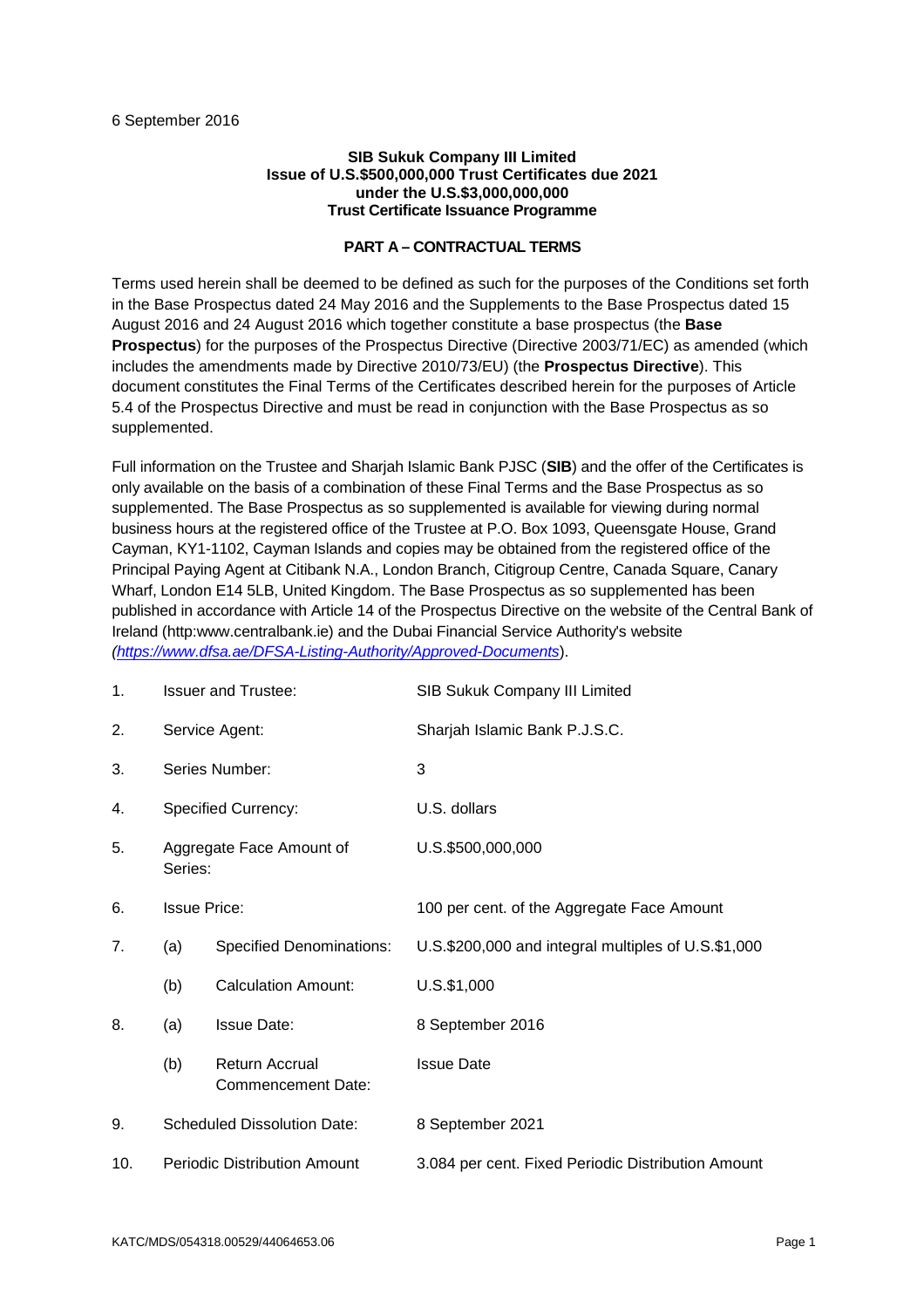Basis:

| 11. | Dissolution Basis:                                            | Dissolution at par                                                                  |
|-----|---------------------------------------------------------------|-------------------------------------------------------------------------------------|
| 12. | Change of Periodic Distribution<br>Basis:                     | Not Applicable                                                                      |
| 13. | Put/Call Options:                                             | Not Applicable                                                                      |
| 14. | Status:                                                       | Unsubordinated                                                                      |
| 15. | Method of distribution:                                       | Syndicated                                                                          |
| 16. | Date of Board Approval for issue<br>of Certificates obtained: | 1 September 2016 in the case of the Trustee<br>3 August 2016 in the case of the SIB |

# **PROVISIONS RELATING TO PERIODIC DISTRIBUTIONS PAYABLE**

| 17.                                | <b>Fixed Periodic Distribution</b><br>Provisions: |                                          | Applicable                                                                                                                        |  |
|------------------------------------|---------------------------------------------------|------------------------------------------|-----------------------------------------------------------------------------------------------------------------------------------|--|
|                                    | (a)                                               | Rate:                                    | 3.084 per cent. per annum payable semi annually in<br>arrear                                                                      |  |
|                                    | (b)                                               | <b>Periodic Distribution</b><br>Date(s): | 8 March and 8 September in each year, commencing on<br>8 March 2017, up to and including the Scheduled<br><b>Dissolution Date</b> |  |
|                                    | (c)                                               | Fixed Amount(s):                         | U.S.\$15.42 per Calculation Amount                                                                                                |  |
|                                    | (d)                                               | Broken Amount(s):                        | Not Applicable                                                                                                                    |  |
|                                    | (e)                                               | Day Count Fraction:                      | 30/360                                                                                                                            |  |
|                                    | (f)                                               | Determination Date(s):                   | Not Applicable                                                                                                                    |  |
| 18.                                | Provisions:                                       | <b>Floating Periodic Distribution</b>    | Not Applicable                                                                                                                    |  |
| PROVISIONS RELATING TO DISSOLUTION |                                                   |                                          |                                                                                                                                   |  |

# 19. Optional Dissolution (Call): Not Applicable

| 19. | Optional Dissolution (Call):                    | NOT Applicable                     |
|-----|-------------------------------------------------|------------------------------------|
| 20. | Certificateholder Put Option:                   | Not Applicable                     |
| 21. | Final Dissolution Amount:                       | U.S.\$1,000 per Calculation Amount |
| 22. | Early Dissolution Amount (Tax):                 | <b>Final Dissolution Amount</b>    |
| 23. | Dissolution Amount pursuant to<br>Condition 14: | <b>Final Dissolution Amount</b>    |

# **GENERAL PROVISIONS APPLICABLE TO THE CERTIFICATES**

| 24. | Form of Certificates: | <b>Registered Certificates</b> |
|-----|-----------------------|--------------------------------|
|     |                       |                                |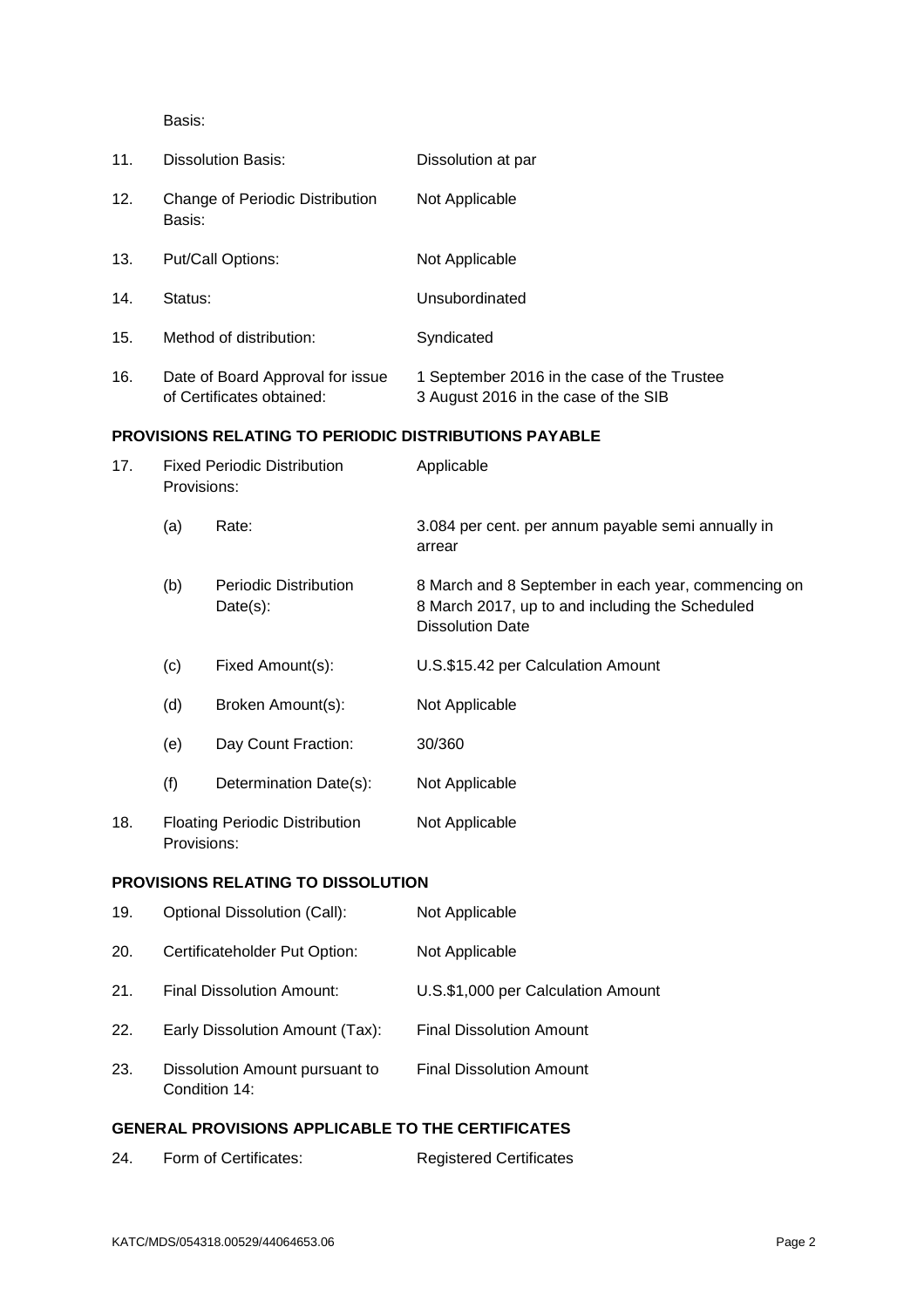Global Certificate exchangeable for Certificates in definitive registered form in the limited circumstances specified in the Global Certificate

25. **Additional Financial Centres:** Not applicable

# PROVISIONS IN RESPECT OF THE TRUST ASSETS

| 26.                                               |               | Assets on the Issue Date:          | The Initial Portfolio as scheduled to the Supplemental<br>Purchase Contract specified below under the section<br>headed "28. Other Transaction Document Information:<br>(b) Supplemental Purchase Contract". |
|---------------------------------------------------|---------------|------------------------------------|--------------------------------------------------------------------------------------------------------------------------------------------------------------------------------------------------------------|
| 27.                                               | Trust Assets: |                                    | Condition 4.1 applies                                                                                                                                                                                        |
|                                                   | $\circ$       | Details of Transaction<br>Account: | SIB Sukuk Company III Limited Transaction Account No:<br>17161077 with Citibank, N.A. London Branch for Series<br>No.3                                                                                       |
|                                                   | (ii)          | Currency:                          | U.S. dollars                                                                                                                                                                                                 |
| 28.<br>Other Transaction Document<br>Information: |               |                                    |                                                                                                                                                                                                              |
|                                                   | (a)           | Supplemental Trust Deed:           | Supplemental Trust Deed dated 8 September 2016<br>between SIB Sukuk Company III Limited, SIB and the<br>Delegate                                                                                             |
|                                                   | (b)           | Supplemental Purchase<br>Contract: | Supplemental Purchase Contract dated 8 September<br>2016 between SIB Sukuk Company III Limited (as<br>Purchaser) and SIB (as Seller)                                                                         |

#### **RESPONSIBILITY**

The Trustee and SIB accepts responsibility for the information contained in these Final Terms.

Signed on behalf of

| SIB SUKUK COMPANY III LIMITED    |
|----------------------------------|
| By:                              |
| Duly authorised                  |
| Signed on behalf of              |
| <b>SHARJAH ISLAMIC BANK PJSC</b> |
| B۷.                              |

Duly authorised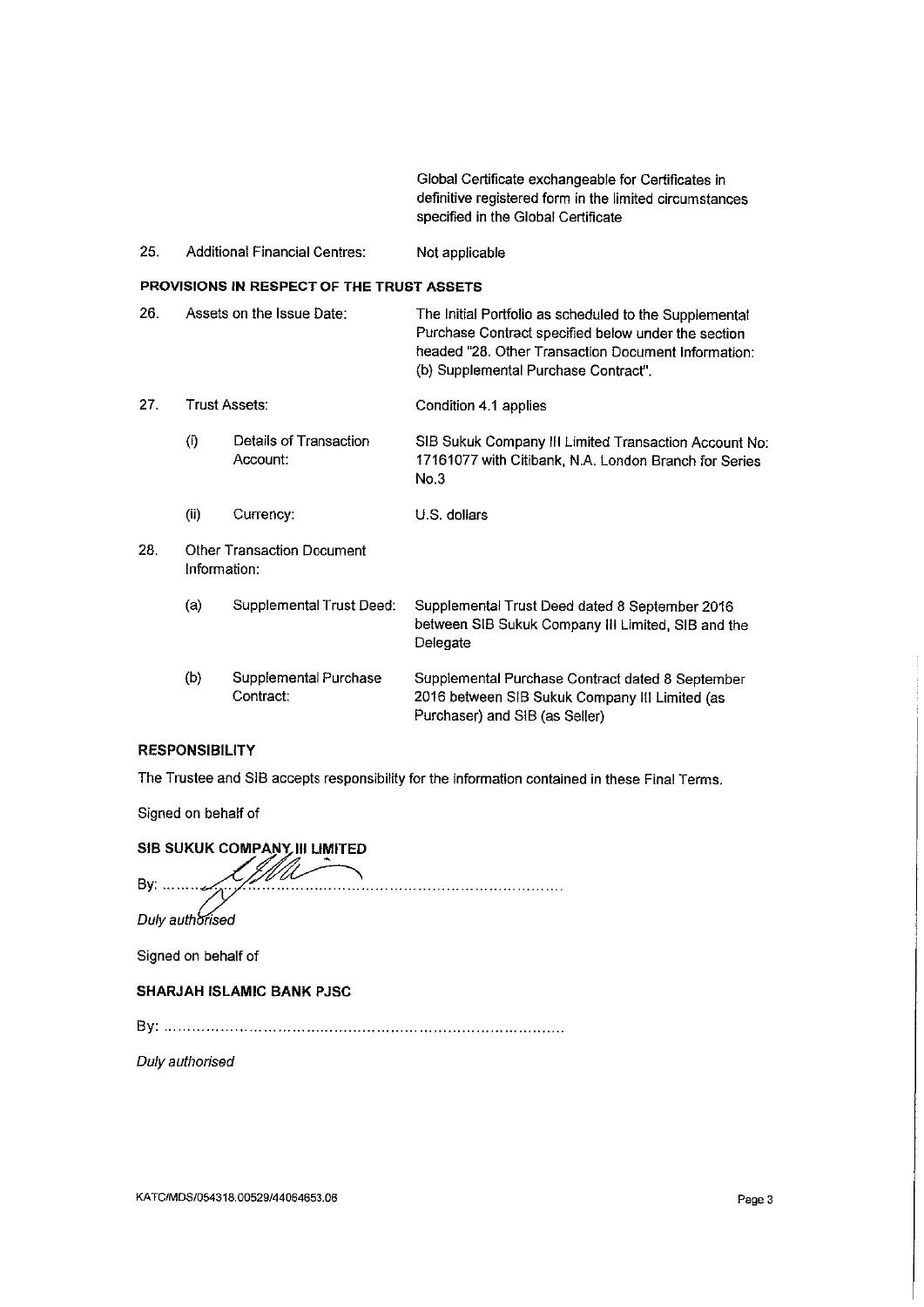Global Certificate exchangeable for Certificates in definitive registered form in the limited circumstances specified in the Global Certificate

#### Additional Financial Centres: 25. Not applicable

#### PROVISIONS IN RESPECT OF THE TRUST ASSETS

| 26.                                               | Assets on the Issue Date: |                                    | The Initial Portfolio as scheduled to the Supplemental<br>Purchase Contract specified below under the section<br>headed "28. Other Transaction Document Information:<br>(b) Supplemental Purchase Contract". |
|---------------------------------------------------|---------------------------|------------------------------------|--------------------------------------------------------------------------------------------------------------------------------------------------------------------------------------------------------------|
| 27.                                               | Trust Assets:             |                                    | Condition 4.1 applies                                                                                                                                                                                        |
|                                                   | (i)                       | Details of Transaction<br>Account: | SIB Sukuk Company III Limited Transaction Account No:<br>17161077 with Citibank, N.A. London Branch for Series<br>No.3                                                                                       |
|                                                   | (ii)                      | Currency:                          | U.S. dollars                                                                                                                                                                                                 |
| Other Transaction Document<br>28.<br>Information: |                           |                                    |                                                                                                                                                                                                              |
|                                                   | (a)                       | Supplemental Trust Deed:           | Supplemental Trust Deed dated 8 September 2016<br>between SIB Sukuk Company III Limited, SIB and the<br>Delegate                                                                                             |
|                                                   | (b)                       | Supplemental Purchase<br>Contract: | Supplemental Purchase Contract dated 8 September<br>2016 between SIB Sukuk Company III Limited (as<br>Purchaser) and SIB (as Seller)                                                                         |

# **RESPONSIBILITY**

The Trustee and SIB accepts responsibility for the information contained in these Final Terms.

Signed on behalf of

#### SIB SUKUK COMPANY III LIMITED

Duly authorised

Signed on behalf of

#### SHARJAH ISLAMIC BANK PJSC

AHMED SAAD IBLAHIM. Duly authorised

KATC/MDS/054318.00529/44064653.06